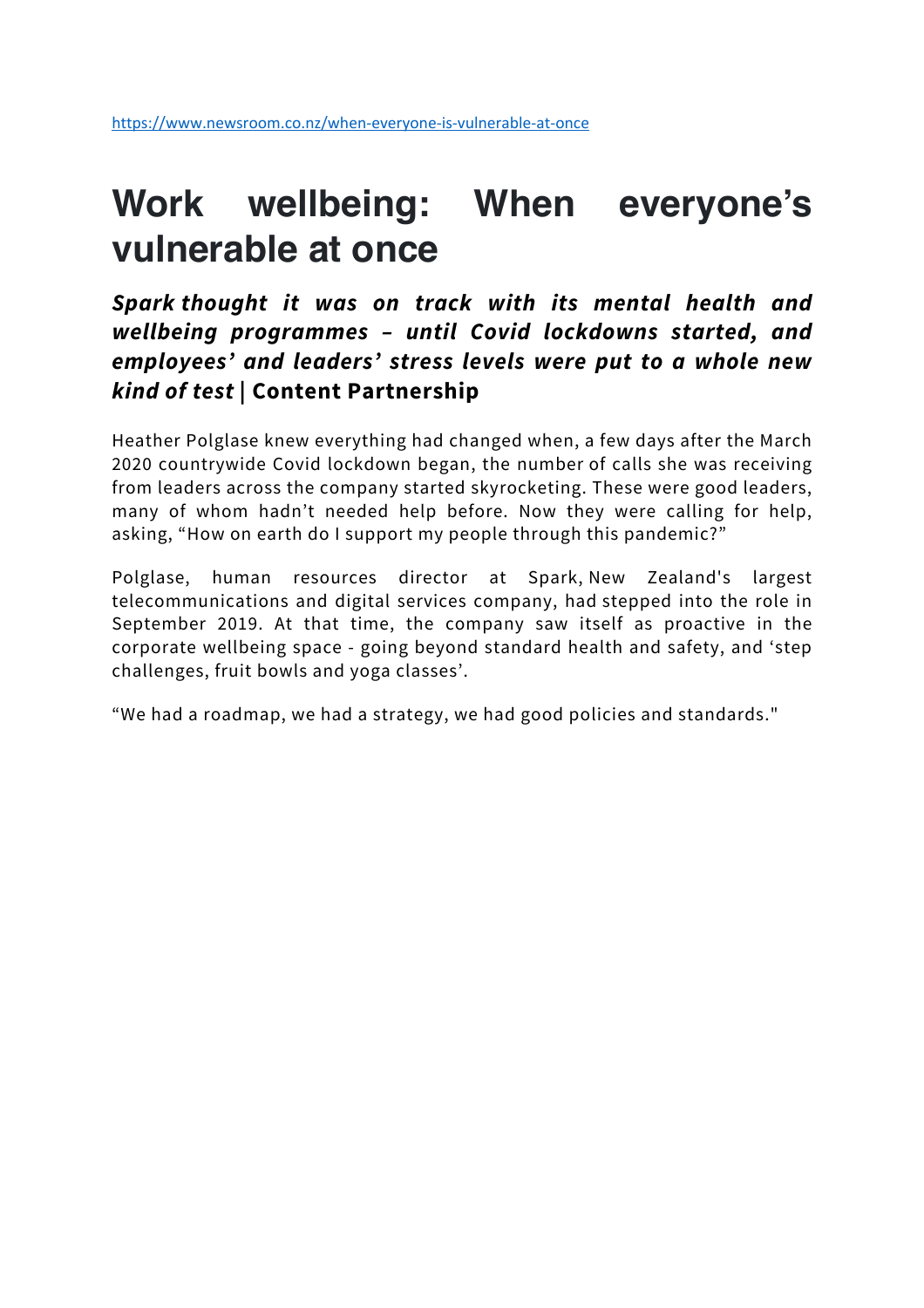

Spark's HR director Heather Polglase had only been in the job six months when lockdown changed everything. Photo: Supplied

But suddenly, we also had a global pandemic. A nation's workers were sent home, putting pressure on Spark's network and services - and the people running them. At the same time Spark people, like all Kiwis, were worried about their health, their jobs, their families, and their futures. Leaders found themselves in a situation where it was much harder to judge stress levels and talk over concerns in the way they had always done before - face to face. Polglase realised she needed a whole new response.

"My team and I were having all these conversations with our leaders; they were grappling with how to manage uncertainty with their people in a virtual way.

"They were asking me 'How do I navigate this, how do I figure out where my staff are at and what they need from me, when people are essentially at the other end of a camera?'"

Meanwhile, at the same time, the leaders were saying they felt vulnerable themselves, and exhausted from the intense intersection of home and work life, the uncertainty in their own lives and jobs, and from trying to stay connected with others without face-to-face contact.

Polglase knew there wasn't anything Spark could do to take away the fear everyone was feeling about getting Covid – that was in the hands of the gods, and the Government. But as an employer, there were things the company could do -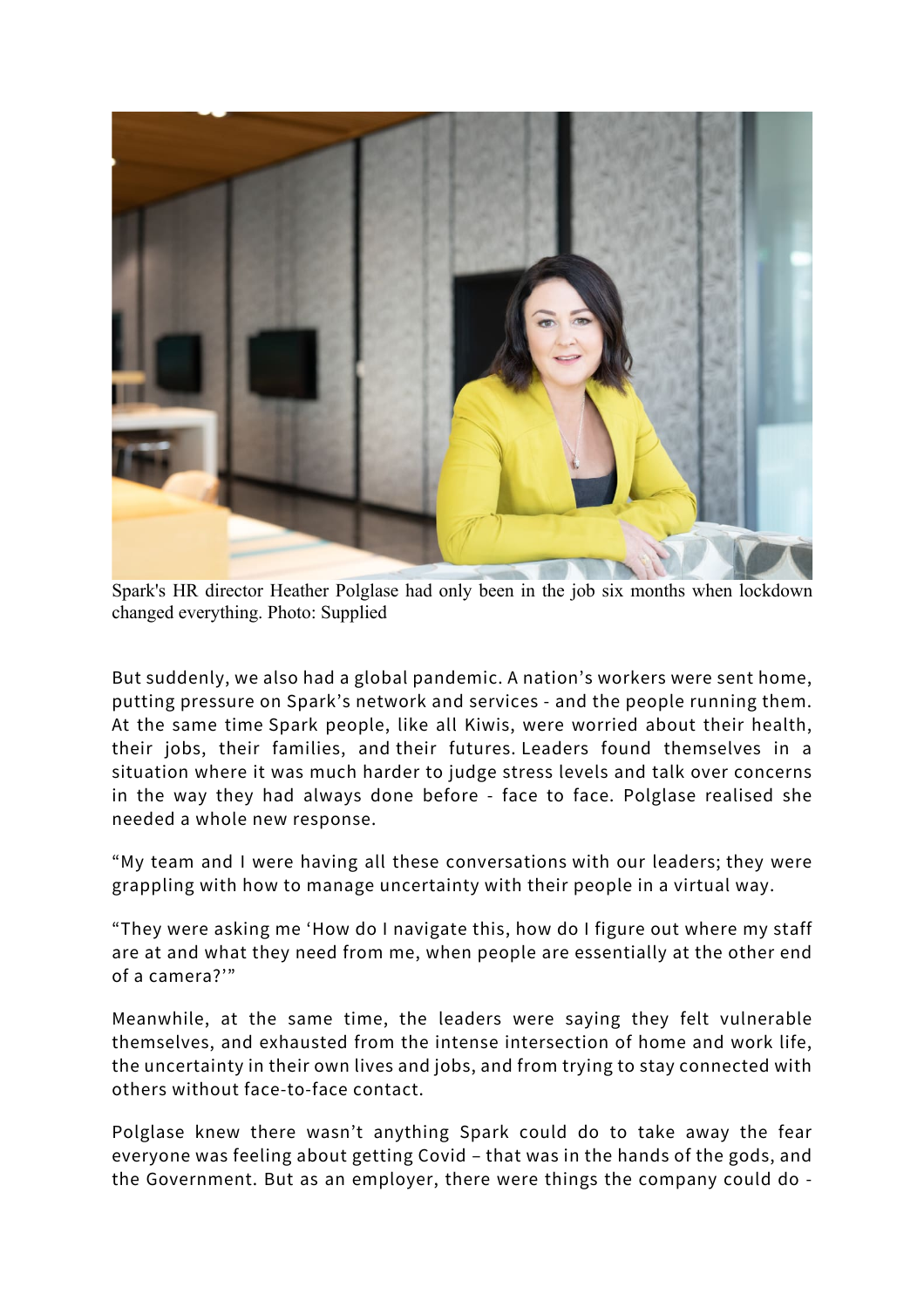particularly around the stress people inevitably felt about their jobs in those very early days of the pandemic.



The intense interaction between home and work can be exhausting. Photo: Getty Images

The leadership team developed a series of principles to guide decision making, at a time when the company had to adapt rapidly to a multitude of different impacts. The first one was that Spark would do everything it could to keep its people "productively and gainfully employed through this time of uncertainty", Polglase says.

"Basically we were saying, we will prioritise maintaining employment wherever possible, and look at other interventions to adapt our business to the impacts of Covid."

Second, the company decided as far as possible it would offer any jobs that came up to internal candidates, rather than looking outside the company.

"It was about focusing on our 5000 Spark employees and providing comfort to people that we recognised and would prioritise the richness of skills already inside our business."

#### **A culture of listening and feedback**

The next steps were to find out what where people were at and what they needed in terms of wellbeing support. Spark uses the employee feedback tool 'Joyous',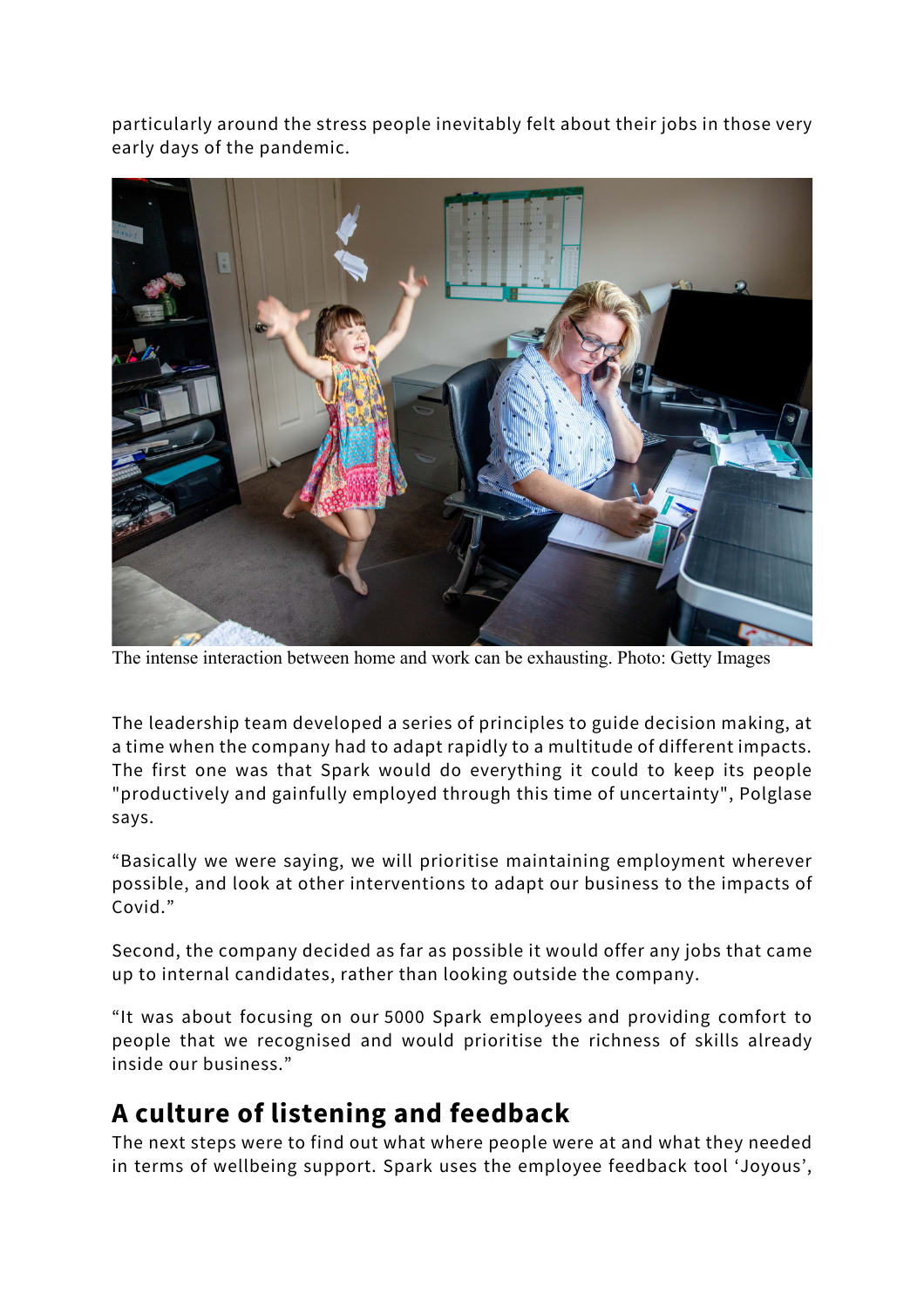to ask its people weekly and quarterly questions about their experiences at Spark, and their answers are fed back to their people leader.

"We introduced more wellbeing questions into our listening and feedback tool processes - questions like 'Do you feel connected?' 'Do you feel able to ask for support?' and 'Do you know where to go for support?' The answers people gave us went directly to their people leader, so they had a feel for where their team was at and what support they needed."

This also gave Spark a data set and more insight to recreate its approach to wellbeing, and a new strategy was launched off the back this feedback – Mahi Tahi.

"We now have four clear focus areas within our wellbeing strategy that ensure we are taking a holistic approach to how we support our people. These are: the environment we create; how we are connecting; mind health; and our energy levels.

#### **The resilience trap**

This holistic approach to wellbeing hasn't always been a feature of workplace cultures, Polglase says. In the past, there was often a lot of emphasis put on the power of resilience, when it came to people's ability to deal with challenging life events and the stress that comes with them. But that's not always helpful.

"Resilience was often presented in a deficit-based way – something you didn't have enough of. People felt what they needed was to get more resilient, and then they would be OK, then they could keep facing into those headwinds."

The trouble is that life isn't as easy as that, she says. Different challenges - and different people - require different sorts of help. While some people 'go it alone', others need more support – and that's ok.

Polglase isn't immune herself. At the start of the lockdown she says she found herself in the situation of being in a new, exacting job, facing massive uncertainty at home and work – and with a preschooler around all the time.

"I'm on a steep learning curve, it's a whole new role, it's a whole new level, and there's my three-and-a half-year old. There are a lot of competing priorities."

# **"Everyone says it takes a village to raise a child. But it also takes a village to raise an adult. So I have my village**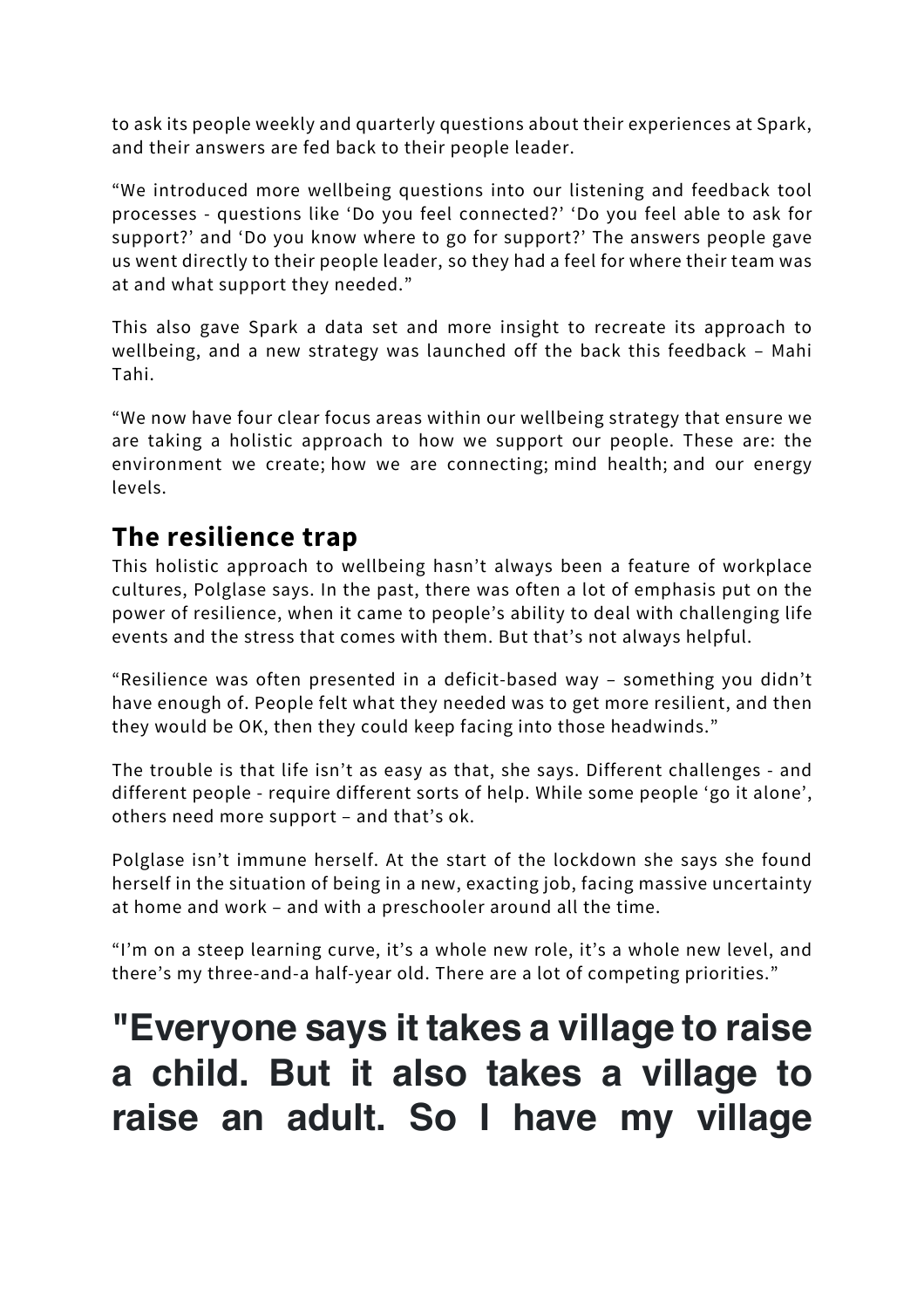## **around me too." – Heather Polglase, Spark**

Going into the Spark job, Polglase had what she calls her "tight five" support network. They included a performance coach, a mentor, her boss and a former boss.

With the additional stresses of Covid and juggling childcare with her husband, she decided to expand that network, adding three more people to her wellness team.

"I now have a 'tight eight'. Everyone says it takes a village to raise a child. But it also takes a village to raise an adult. So I have my village around me too. They all have a different role, and I've been quite clear and purposeful about the role they play, and I have asked if they are prepared to help me with my wrap-around of wellbeing more generally over this time."

Polglase says she has been open with people at work about the fact she's finding it tough – hoping that gives them permission to be open about what's going on with them.

"We did a business live session on wellbeing, and I said: 'Look I'm really hoping that Wonder Woman doesn't turn up in the background because she's been hanging around here lately in her superhero outfit. Actually, I've given the outfit it to my daughter Georgie because someone wise told me the other day that Wonder Woman never had kids.

"And that whole life vulnerability around 'I'm really struggling' has been important for people to see and understand from me."

Before her daughter was finally able to return to daycare last month, Polglase also used to share with her team the end results from their daily craft sessions – she's particularly proud of the Very Hungry Caterpillar made from egg cartons.

That helped too – or at least made everyone laugh.

# **"How do I support 5000 people's wellbeing? The hard truth is that enterprise-scale solutions to fixing wellbeing are a myth. No one solution**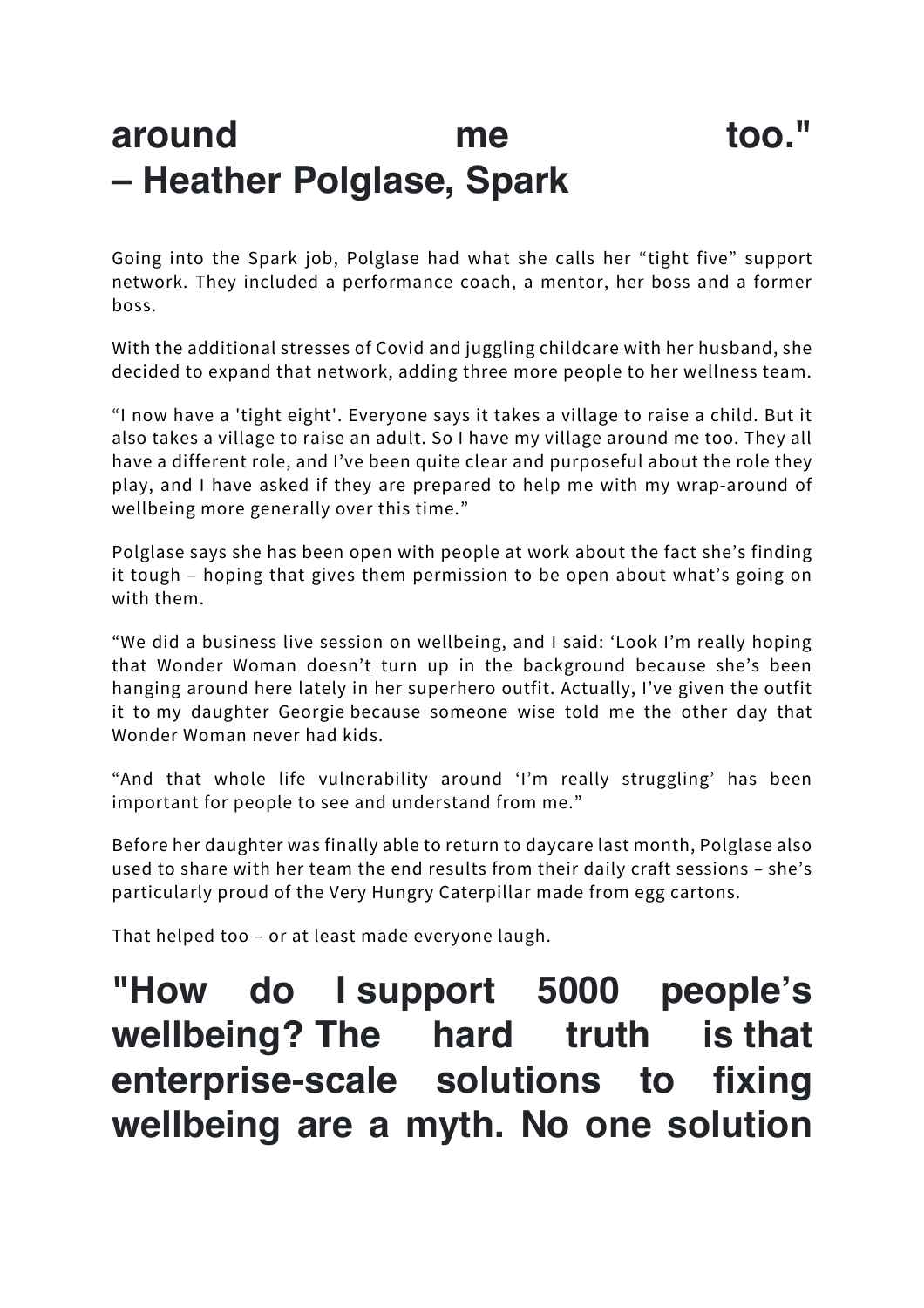## **can succeed at this scale." – Heather Polglase**

"Your resilience will be tested multiple times in your life -– over, and over, and over again," she says. "And at all those different stages when it is tested, you may well need quite a different intervention."

There is no one size fits all, to help us build and foster greater wellbeing and resilience. There are only different solutions for different people at different times, Polglase says.

"And that's one of the things a lot of larger businesses really struggle with; how do I support 5000 people's wellbeing? The hard truth is that enterprise-scale solutions to fixing wellbeing are a myth. No one solution can succeed at this scale."

#### **Beyond Employee Assistance**

The Covid lockdowns also saw Spark rethink its employee assistance programme (EAP), which provides free counselling services to its people, through a contracted provider, for home and work issues.

It became increasingly clear an EAP professional, while an important part of the mix, could not be the answer for everyone in all situations, Polglase says.

# **"Employee Assistance Programmes cannot solve everything, so it's the definition of insanity to keep trying." – Heather Polglase**

"I was thinking, 'Okay, so if someone's job materially changes through an organisational redesign, we send them to EAP. Now we're in a global pandemic, and they're struggling with ambiguity – so we send them to EAP. When leaders are not quite sure what to do, and we might not have the expertise internally to help -– we send them to EAP.'

"And I thought, surely EAP cannot solve all of these things, that would be an impossibility? So it's the definition of insanity to keep trying."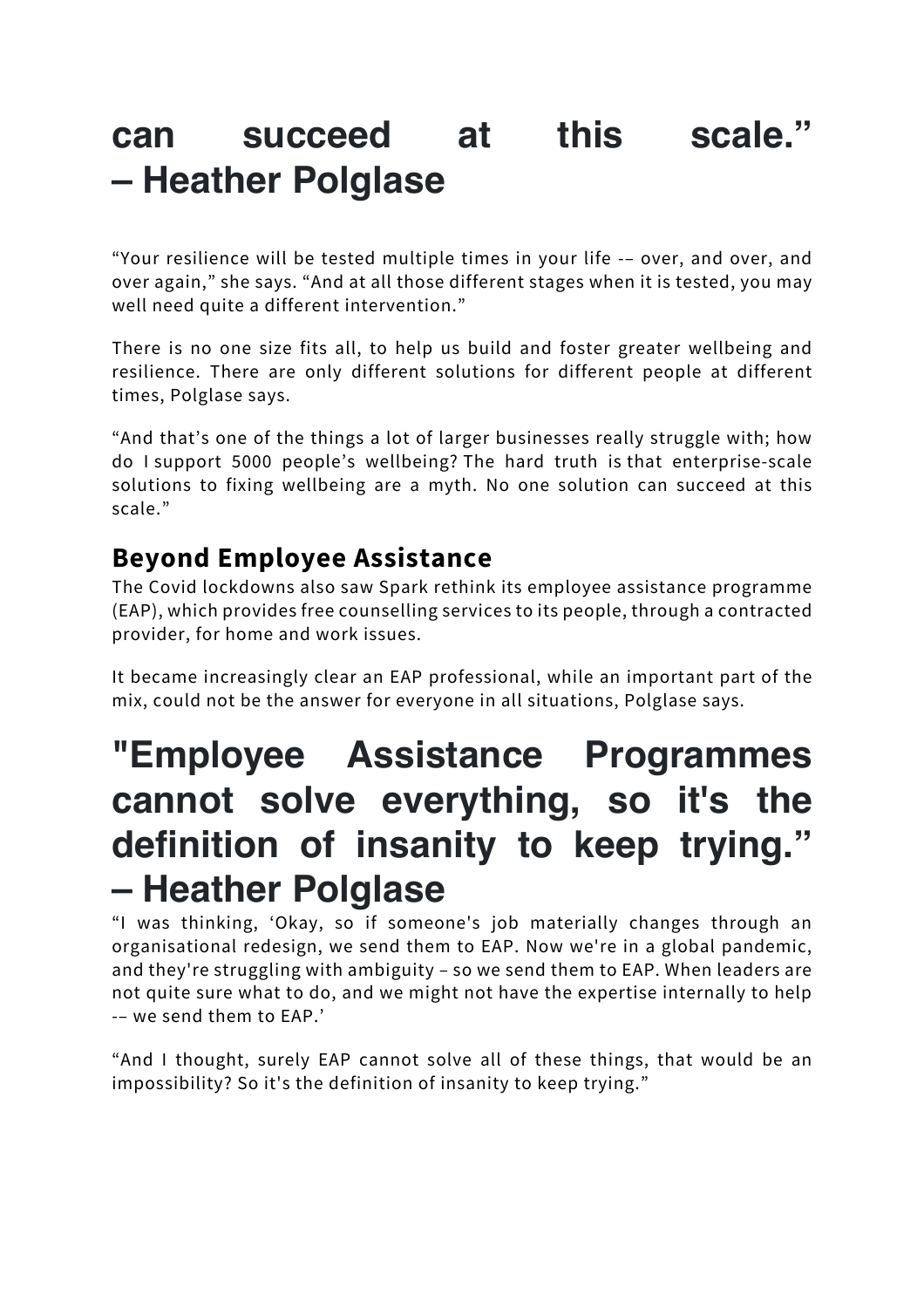

One-on-one online counselling is just one of the options on the table for Spark people. Photo: Getty Images

Spark started to expand the expertise it provided to its people during lockdowns. They offered personalised crisis and trauma responses for individuals and teams who particularly needed this level of care. They brought in a range of wellbeing partners to run virtual webinars and master classes that could be accessed by anyone at any time.

There were psychologists and psychotherapists, a breathing and anxiety specialist, a former police crisis negotiator with practical solutions to stress and anxiety; and a former New Zealand hockey player who helped Spark people apply tactics from high performance sport to handle the ups and downs of their roles.

Polglase says the success of this approach has now informed how Spark is expanding the range of external people providing wellbeing services to its people beyond EAP on a longer-term basis. In the spirit of experimentation, a trial starts early next year where the company will have a psychologist and a psychotherapist working one day a week at the company, and it is training up its own people to provide wellbeing 'first aid'.

#### **Mental health first aiders**

The company is set to launch an internal programme where up to 20 people from across Spark will train as wellness coaches, doing their normal job part of the time, and being available to support other Spark people for a certain number of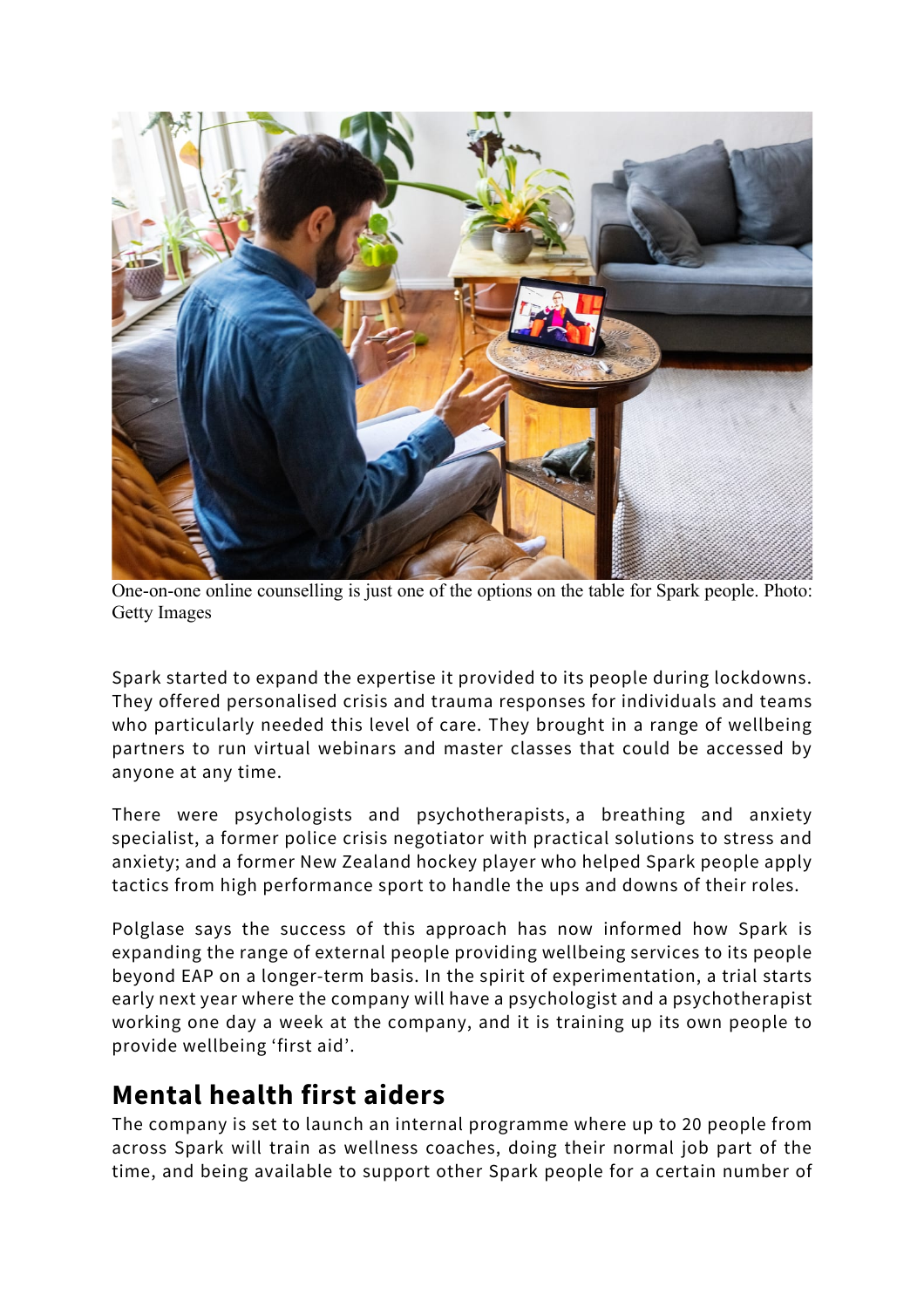hours a week. Think of it a bit like the trained first aiders in an organisation, Polglase says, except their role will be more ambulance at the top, not at the bottom, of the cliff.

The advantage of having employees (rather than outsiders) taking on these roles will be that they might better understand the context of someone's problem, particularly the work-related bit, she says.

"For example, many of us are struggling with work prioritisation - how do I juggle my workloads and what's going on at home? With an external counsellor, you might have to spend a lot of time explaining the sort of work you do before they can help. An internal person will already have that context."



Amanda Maoate says Spark's wellbeing coaches will be "eyes and ears on the front line". Photo: Supplied

Executive coach and registered psychotherapist Amanda Maoate will be working with Spark to help recruit, train and certify the wellbeing coaches before they start working. She says it's an exciting project, because it adds another layer of support for staff, alongside EAP and the new in-house mental health team.

"It's a way of developing way more eyes and ears out there on the front line."

But there are also potential pitfalls when "corporate meets clinical", she says, not least making sure the right sort of people are chosen.

"People will need to have a high level of integrity and confidentiality, really good empathy, communication skills and a passion for wellbeing."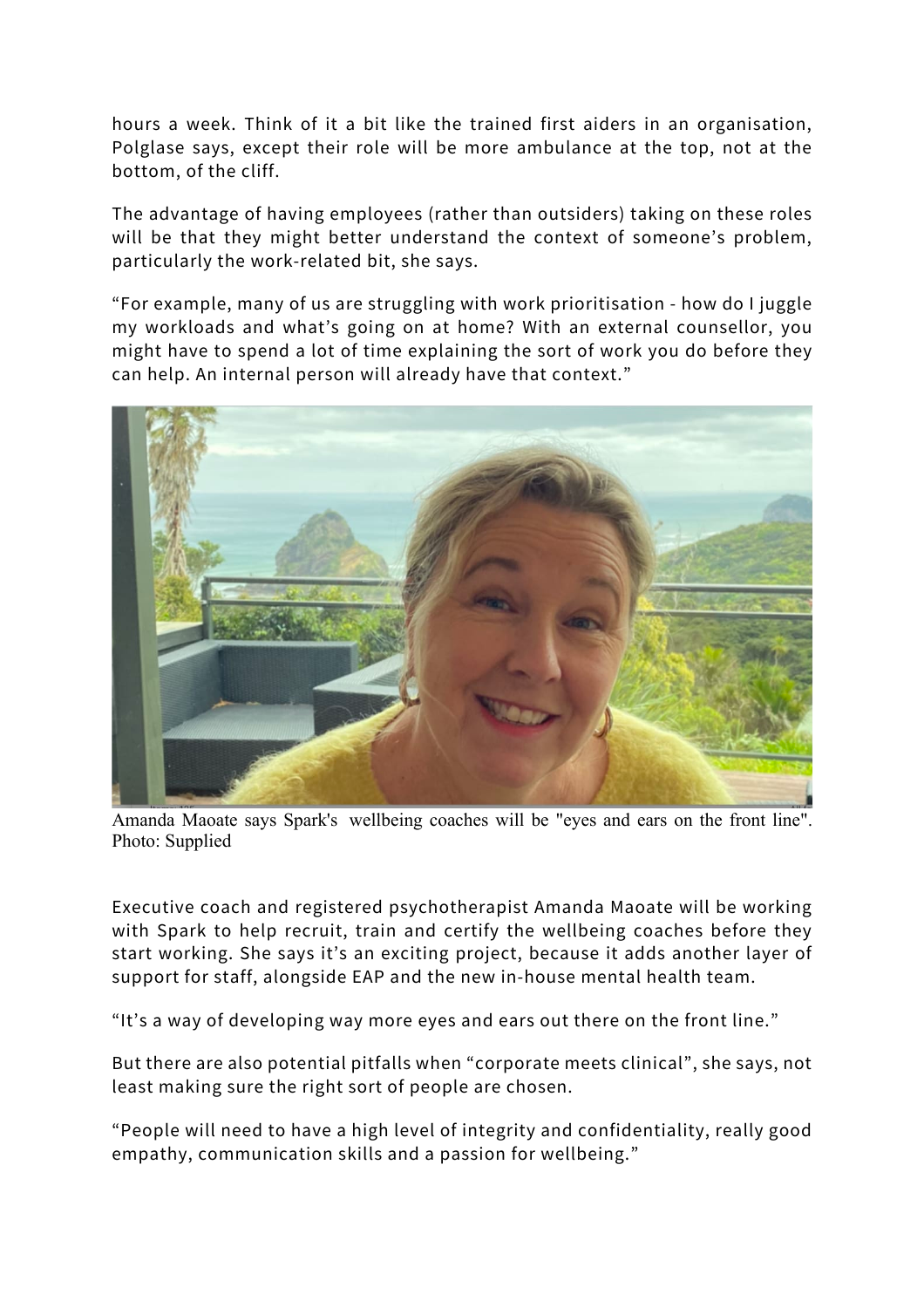Getting a diverse range of people is also important, she says, to reflect the diversity of the Spark people they will be supporting.

#### **So, how are people doing?**

Lance Burdett is a former builder, who retrained as a police officer and spent two decades in various roles with police, including as a crisis negotiator. He's supported Spark people through a masterclass for leadership in building resilience. He's also had his own experience with depression - "I was suicidal as New Zealand's lead suicide negotiator," he says.

These days he's an author (his latest book, Dark Side of the Brain: Adapting to Adversity was published in September last year) and runs consultancy company WARN International. He recently ran a workshop with Spark's wider leadership group.

He says he sees the same physiological reactions to this period of ongoing ambiguity and stress everywhere - people having a dry mouth most of the day, people eating or drinking too much, feeling tired by the middle of the day, having catastrophic thoughts, or random flashbacks, people wanting to go to bed early, having strange dreams or waking three or four times in the night.

# **"Our brain is trying to find a path where safety is, but can't find it, so it goes into a little bit of overdrive." – Lance Burdett, WARN International**

"In every organisation right now, all of these things are happening. I haven't met a single person over the last six months who isn't having one of these things going on in their lives."

It's all about the brain and our 'preconscious' thoughts - ones that we aren't using at the moment, but can be easily retrieved, Burdett says. Faced with so much uncertainty in the world, our brains are working overtime trying to come up with solutions from our past, he says. No wonder we are so tired.

"Our brain is trying to find a path where safety is, but can't find it, so it goes into a little bit of overdrive."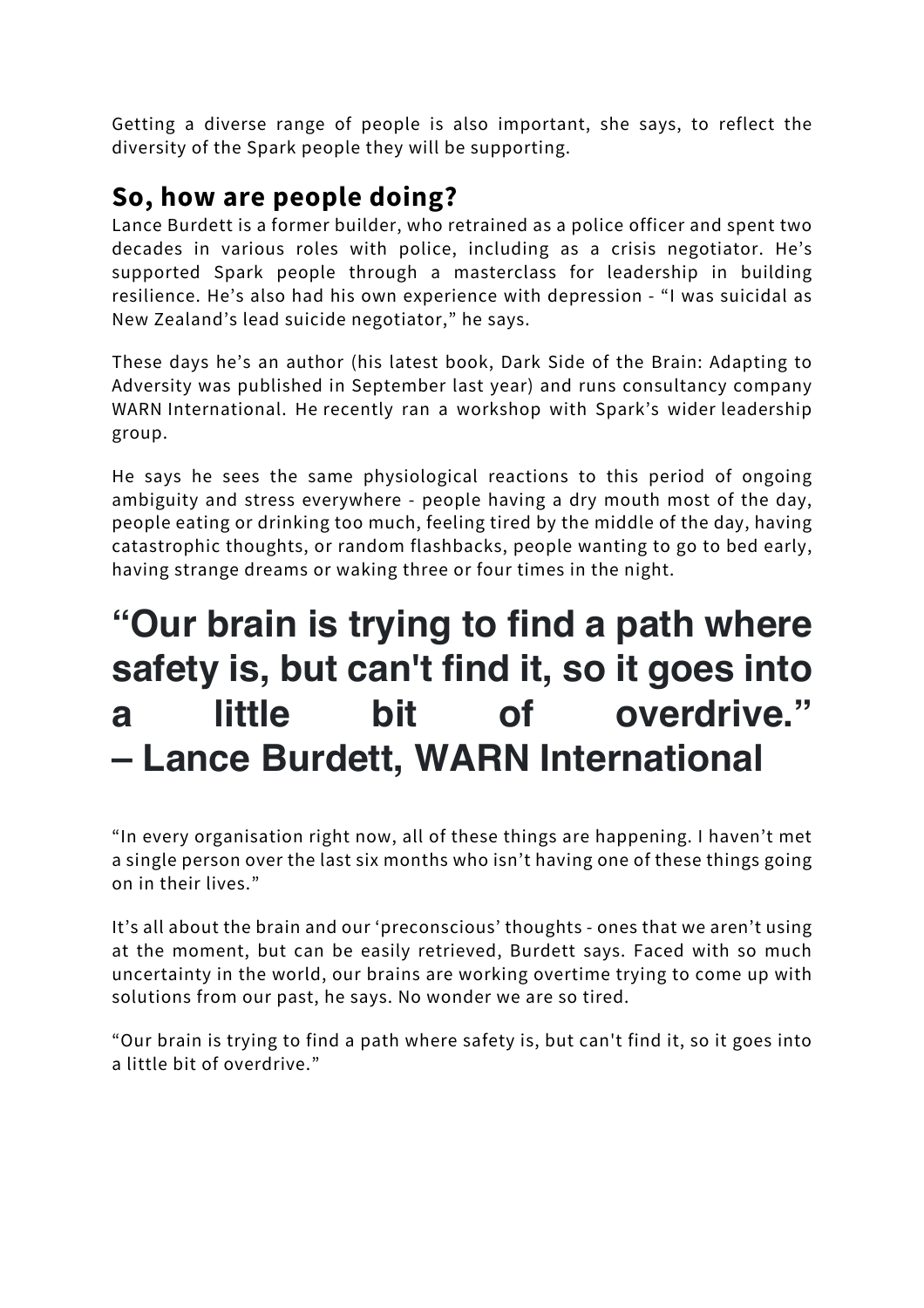

Lance Burdett says our brains are working overtime to find solutions. No wonder we are tired. Photo: Supplied

Worse, our brains have what is called a 'negativity bias', a tendency to remember more of the negative things that happen to us than the positive ones, he says. So those bad things are the ones that can emerge from the preconscious brain – catastrophising.

How widespread is all this?

The most recent data suggests Spark people are largely representative of the broader New Zealand population. "Forty percent of Spark people feel they are doing OK, 50 percent are feeling some sort of strain, whether that be work, home, caring for children, health or others. And 10 percent are really struggling," Polglase says.

"We need to have support available to all those people wherever they are on that spectrum – from ok, to strained, to really struggling."

#### **Information overload**

It's an irony not lost on Polglase that Spark is trying to get its wellbeing messages through to a big, diverse workforce just at a time when people are being swamped with information and are struggling with overload, distraction and poor concentration.